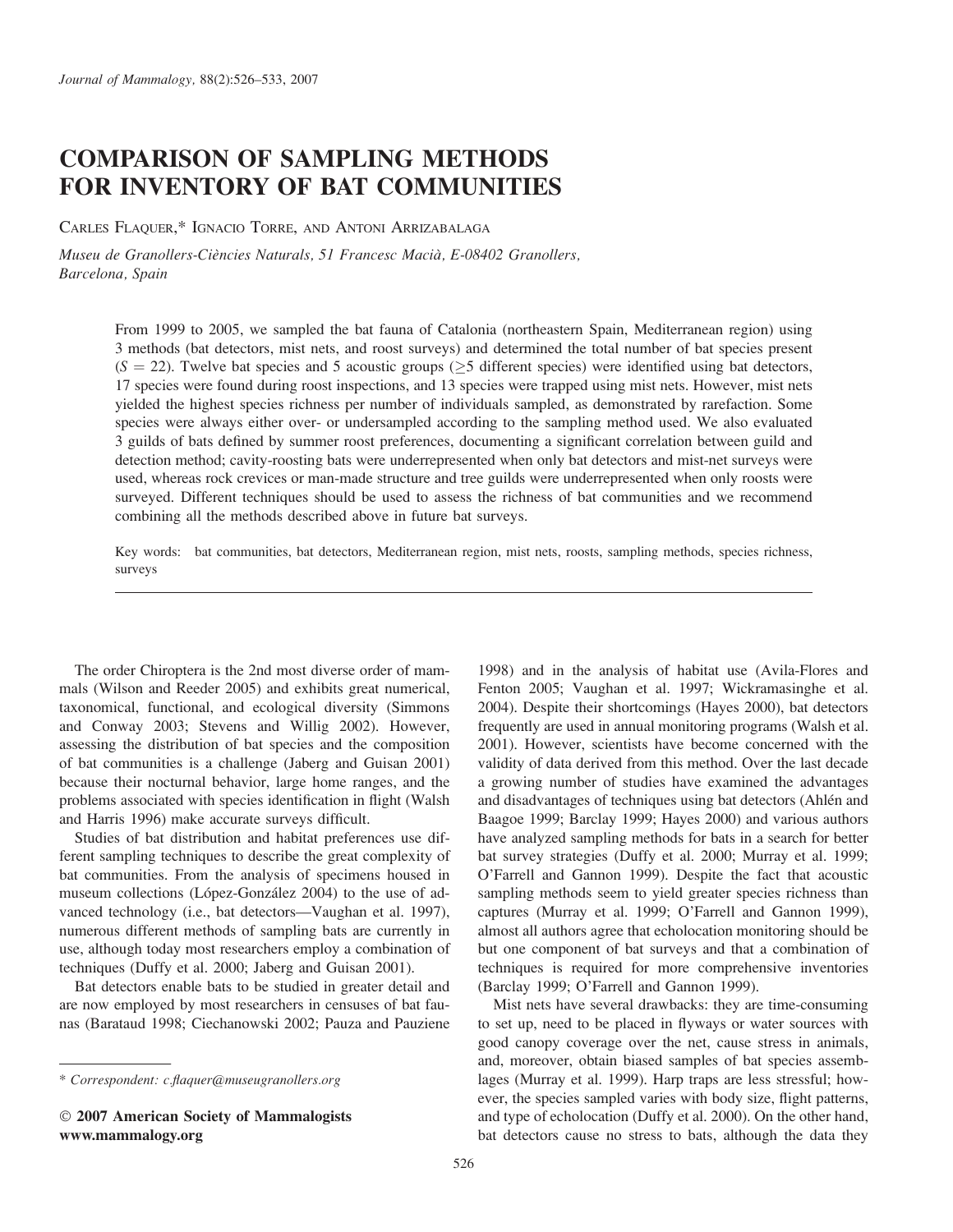produce also are biased, because high-flying bats and those that emit low-intensity calls are underrepresented (Barclay 1999; Duffy et al. 2000).

Other techniques should be considered in bat survey studies. Finding roosts in man-made structures or in caves and mines represents a useful survey method; several bat species can be inventoried in roosts or when they leave roosts at sunset (Mitchell-Jones and McLeish 1999; Tuttle et al. 2000). Another technique that should be considered is bat-box surveys. These artificial roost sites should not be viewed merely as alternative roosts sites (Brittingham and Williams 2000; Flaquer et al. 2006; Lourenço and Palmeirim 2004) and are useful for providing data on bat communities, especially in areas with a lack of old trees bearing natural roosting sites (Flaquer et al. 2007). Bat boxes may be particularly effective for surveying bats in woodland habitats; for example, at least 73% of British bats are known to have roosted in boxes (Mitchell-Jones and McLeish 1999; Stebbings and Walsh 1991).

Because of their peculiar climatic and ecological features, Mediterranean countries differ remarkably from the areas of Europe where most data on habitat use by bats have been gathered. Yet, little is known about habitat preference in bats in the Mediterranean Region (Russo and Jones 2003). From 1999 to 2005, we studied the bat fauna in and around 10 natural areas distributed along the Catalan Mediterranean coastline in northeastern Spain. Captures of bats with mist nets and roost surveillance were combined with the use of ultrasonic detectors. We discuss the advantages and disadvantages of each method and compare the efficiency of each technique for assessing species richness of bats. Additionally, we provide recommendations for future monitoring and survey strategies in this region.

# MATERIALS AND METHODS

Study area.—The Catalan coast is located in the northeastern Iberian Peninsula (40°42′N, 0°50′E) and comprises 580 km of coastline and littoral and prelittoral mountain ranges covering 31,000 km<sup>2</sup> and ranging from sea level to 1,700 m in elevation. The predominant climate is Mediterranean (annual mean temperatures around  $15^{\circ}$ C and annual precipitation between 500 and 700 mm/year). Climate varies with topography, although summers generally are dry and hot (precipitation  $<$  200 mm/year and mean temperatures around 20 $^{\circ}$ C), whereas spring and autumn are wet. Vegetative communities are dominated by Quercetum ilicis galloprovinciale and Quercus mediterraneo montanum, although scattered beech (Fagus sylvatica) forest could be found in the coldest areas.

Identification of bats.—Bats were identified in the field based on morphological and dental criteria in live bats (Arthur and Lemaire 1999; De Paz and Benzal 1990; Helversen 1989; Menu and Popelard 1987; Palmeirim 1990; Schober and Grimmberger 1996). Additionally, we used ultrasonic bat detectors (models D230 and D240x; Pettersson Elektronics AB, Uppsala, Sweden) with frequency division, heterodyne, and time expansion  $(\times 10)$ systems, as well as a portable digital tape (SONY TCD-D8; Sony Corporation, Tokyo, Japan) and a laptop computer to record echolocation and social calls (Ahlén 1990; Barataud 1996; Russ 1999). Sounds were analyzed by Bat Sound (Pettersson Elektronics AB). We used a sample frequency of 44,100 samples/s, 16 bits/sample, and automatic fast Fourier transform (a mathematical formula for calculating frequency data from time data) with a Hanning window (Russ 1999). Recordings were screened for the presence of the characteristic social calls emitted during the mating period (Russ 1999; Russo and Jones 1999) and calls were identified by means of a library of known echolocation call sequences for each species. Identification of the soprano pipistrelle (Pipistrellus pygmaeus) and Schreibers's bat (Miniopterus schreibersii) were based on presence of social calls, observations of wing-shape in good conditions, or both (Ahlén 1990). For the purposes of acoustic identification, we treated the following pairs of species as single ''taxa'': lesser/greater mouse-eared bats (Myotis blythii/ M. myotis), Natterer's/Geoffroy's bats (Myotis nattereri/ M. emarginatus), Daubenton's/long-fingered bats (Myotis daubentonii/M. capaccinii), noctule/greater noctule (Nyctalus noctula/N. lasiopterus), and brown/gray long-eared bats (Plecotus auritus/P. austriacus—Ahlén 1990; Ahlén and Baagoe 1999; Barataud 1996).

Bat survey techniques.—Between 1999 and 2005, we randomly used 3 different approaches for sampling bat species richness of bats (bat detectors, mist nets, and inspection of roosts), from April to November, in 10 natural areas located along the Catalan coast.

In all, we surveyed 418 independent bat detector stations at heights from sea level to 1,629 m above sea level ( $\bar{X} = 359$ )  $m \pm 417$  SD). We used D240x and D230 bat detectors and activity was quantified by counting the number of passes per 10 min at each point (Wickramasinghe et al. 2003). The D230 detector was tuned to use frequency division, which provides for both broadband (records all frequencies) and continuous (records all bat passes) recording. We recorded the output from frequency division on channel 1 of the portable digital recorder and we used the time-expanded output from detector D240x to record bat calls from each pass on channel 2 of the portable recorder (Vaughan et al. 1997). According to Ahlén and Baagoe (1999), time-expansion sounds retain call structure and have high sound quality and so can be analyzed to identify species. Additionally, we used the heterodyne system from the detector D240x scanned up and down to cover all frequencies (Ahlén and Baagoe 1999).

We used standard techniques to mist net bats (O'Farrell and Gannon 1999). Net heights varied from 2.5 to 3 m and lengths varied from 3 to 18 m and were placed along or around waterways, ponds, and flyways. The amount of time employed and the number of nets used depended on the physical characteristics of each location (O'Farrell and Gannon 1999). In all, we established 68 independent stations with mist nets representing  $3,561 \text{ m}^2$  of mist-net collecting surface operating for a total of 175.4 h. These stations were situated at elevations between 41 and 1,481 m above sea level ( $\bar{X} = 643 \pm 373$  m). We operated mist nets for  $173.8 \pm 82.7$  min (range 60–590 min) and had a mean length of  $17.1 \pm 8.1$  m (range 3–35 m).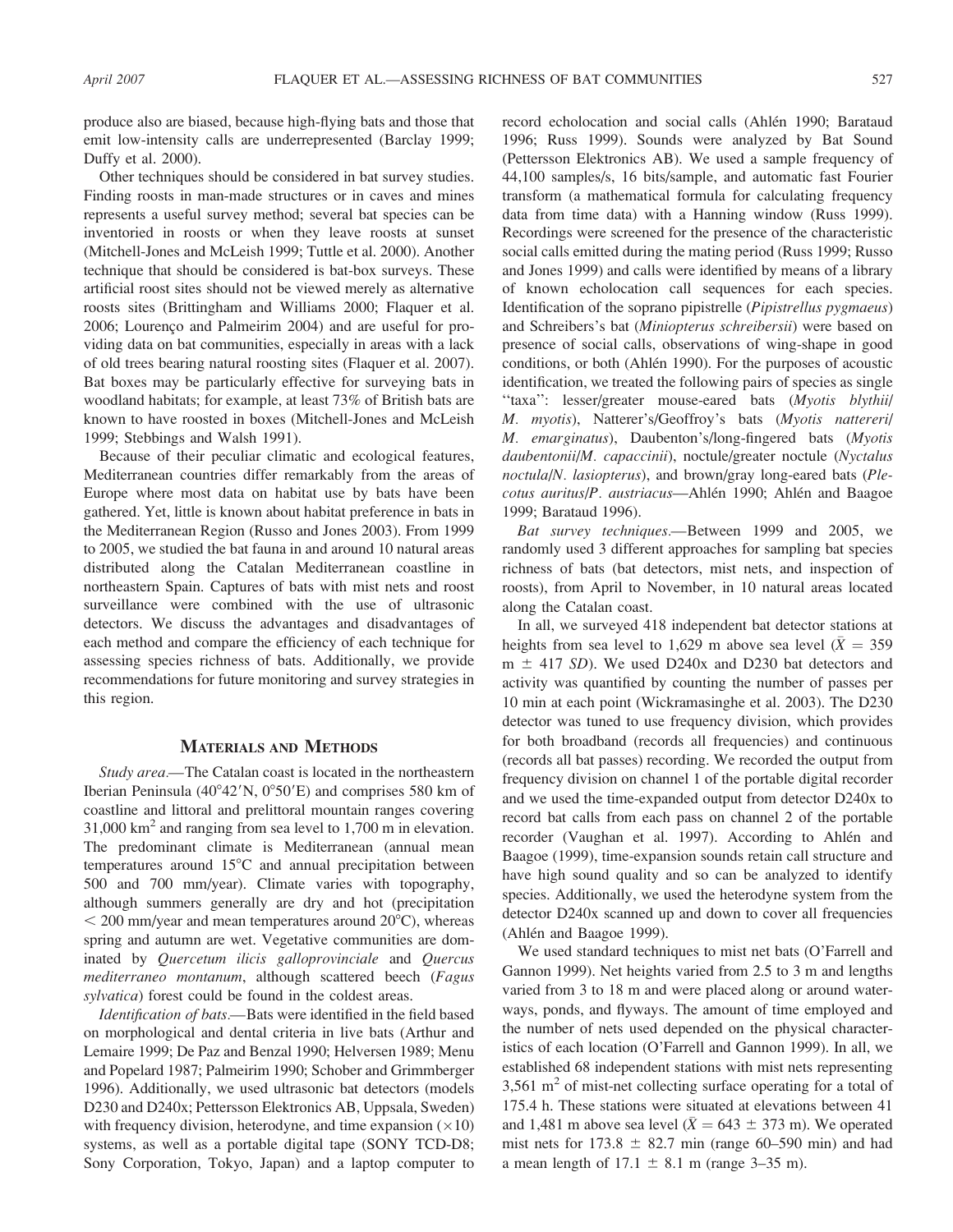TABLE 1.—Frequencies of occurrence of the 22 bat species and number of species detected by 3 bat-sampling methods in a coastal Mediterranean area.

| Species                   | Mist nets | Roost surveillance | Bat detectors     |
|---------------------------|-----------|--------------------|-------------------|
| Rhinolophus ferrumequinum |           | 7.76               | 0.1               |
| R. hipposideros           |           | 3.46               | 0.05              |
| R. euryale                |           | 7.29               | 0.12              |
| Myotis myotis             |           | 2.46               | 0.61 <sup>a</sup> |
| M. blythii                | 2.36      | 0.02               |                   |
| M. nattereri              |           | 0.45               |                   |
| M. emarginatus            | 0.79      | 11.43              |                   |
| M. daubentonii            | 3.94      | 0.38               | $2.95^{b}$        |
| M. capaccinii             |           | 0.01               |                   |
| Pipistrellus pipistrellus | 20.47     | 0.24               | 29.22             |
| P. pygmaeus               | 14.17     | 13.56              | 40.79             |
| $P.$ nathusii             |           | 0.01               |                   |
| P. kuthlii                | 3.15      | 0.19               | 4.68              |
| Hypsugo savii             | 20.47     |                    | 4.8               |
| Nyctalus leisleri         | 7.09      |                    | 1.15              |
| N. noctula/N. lasiopterus |           |                    | 0.15              |
| Eptesicus serotinus       | 6.3       | 0.69               | 4.36              |
| Barbastella barbastellus  | 3.15      |                    | 1.39              |
| Plecotus austriacus       | 13.39     | 0.66               | 1.92 <sup>c</sup> |
| P. auritus                | 3.15      |                    |                   |
| Miniopterus schreibersii  | 1.57      | 51.37              | 0.01              |
| Tadarida teniotis         |           |                    | 7.72              |
| Number of species         | 13        | 17                 | 17                |

 $a$  Species pairs with  $M.$  blythii.

 $<sup>b</sup>$  Species pairs with *M. capaccinii*.</sup>

 $c$  Species pairs with  $P$ . auritus.

We used standard techniques to find roosts (mines, caves, and man-made structures—Mitchell-Jones and McLeish 1999; Tuttle et al. 2000), and we applied guidelines established by Mitchell-Jones and McLeish (1999) to identify and count bats in roosts. The 271 roosts found and visited were situated at elevations from sea level to 1,300 m above sea level ( $\bar{X} =$  $346 \pm 312$  m) and were visited  $2.0 \pm 3.1$  times (range 1–28; total visits 541). Roosts sampled more than once were visited in different seasons or years (O'Farrell and Gannon 1999).

Statistical analysis.—We used 3 statistical approaches to identify and quantify possible sampling biases between the 3 different methodologies employed in the study. First, we used a log-linear analysis to search for differences between the 3 sampling methods in the species composition and abundance of bat communities (Torre et al. 2004). This technique allowed us to determine what species were under- or oversampled by each sampling method. The standardized residuals after the loglinear analysis were used to represent the degree of deviance from the null model (no under- or oversampling of a species by a sampling method), and the statistical significance was verified by examining the components of maximum likelihood comparing these values with the critical level of significance ( $\chi^2$  = 3.84,  $df = 1, P < 0.05$ . Second, we used the nonparametric Kruskal–Wallis test (Zar 1996) for comparing methods, because species richness and abundance did not have a normal distribution within the sampling methods and had a heterogeneity of variances. Because no post hoc tests are available for nonparametric tests, we conducted pairwise comparisons and used Bonferroni corrections to correct for significance level

(Rice 1989); thus, our acceptable critical region was  $P = 0.05/$  $3 = 0.0166$ .

Finally, given that the total number of individuals observed varied among methods, we used rarefaction to provide a meaningful interpretation of the different species richness found in each of the 3 sampling methods. Rarefaction takes into account species richness and abundance and allows comparisons between assemblages of equivalent numbers of individuals. We used Ecosim 7.0 software (N. J. Gotelli and G. L. Entsminger 2001, Ecosim: null models software for ecology, http://www.garyentsminger.com/ecosim/index.htm) to generate individual-based rarefaction curves of species richness and associated variance for each of the 3 sampling methods (Lambert et al. 2005; Torre et al. 2004). The computersampling algorithm of the program randomly draws a sample of specified size from the total sample and computes a mean and a variance for species richness after 1,000 iterations. The individual-based data sets were obtained after pooling replicated samples into single ones for each sampling method (Gotelli and Colwell 2001).

The statistical comparison of species richness by rarefaction curves and of the number of individuals depends on the correct assessment of the number of individuals captured, counted, detected, or a combination of these. Roost surveys and mistnetting both allow determination of the number of individuals counted or trapped for every species sampled, despite that the number of individuals sampled represent a fraction of the population. Bat detectors, on the other hand, count bat passes but cannot identify individuals. The number of passes detected likely is correlated to the number of individuals (Wickramasinghe et al. 2003), although there is no way of enumerating exactly the number of individuals present on the basis of passes counted because bat detector samples may count the same individual more than once. This will have a negative effect on estimates of species richness carried out by rarefaction (i.e., species richness will be underestimated).

All methods and procedures used in the present study followed the guidelines for the capture, handling, and care of mammals as approved by the American Society of Mammalogists (Animal Care and Use Committee 1998).

# **RESULTS**

In all, the 3 sampling methods detected 22 species of bats in the study area and revealed qualitative and quantitative differences between bat communities according to the sampling method. Twelve bat species and 5 acoustic groups  $($ >5 different species) were identified using bat detectors, 17 species were found during roost inspections, and 13 species were trapped using mist nets (Table 1). Some species were identified by only 1 method (roost surveys: Nathusius's pipistrelle [Pipistrellus nathusii], M. nattereri, and M. capaccinii; mist nets: Plecotus auritus; bat detectors: European free-tailed bat [Tadarida teniotis]), although some of these species form part of acoustic pairs.

A log-linear analysis was performed with frequencies of occurrence for all the identified species (22) and for each sampling method, yielding highly significant differences (inter-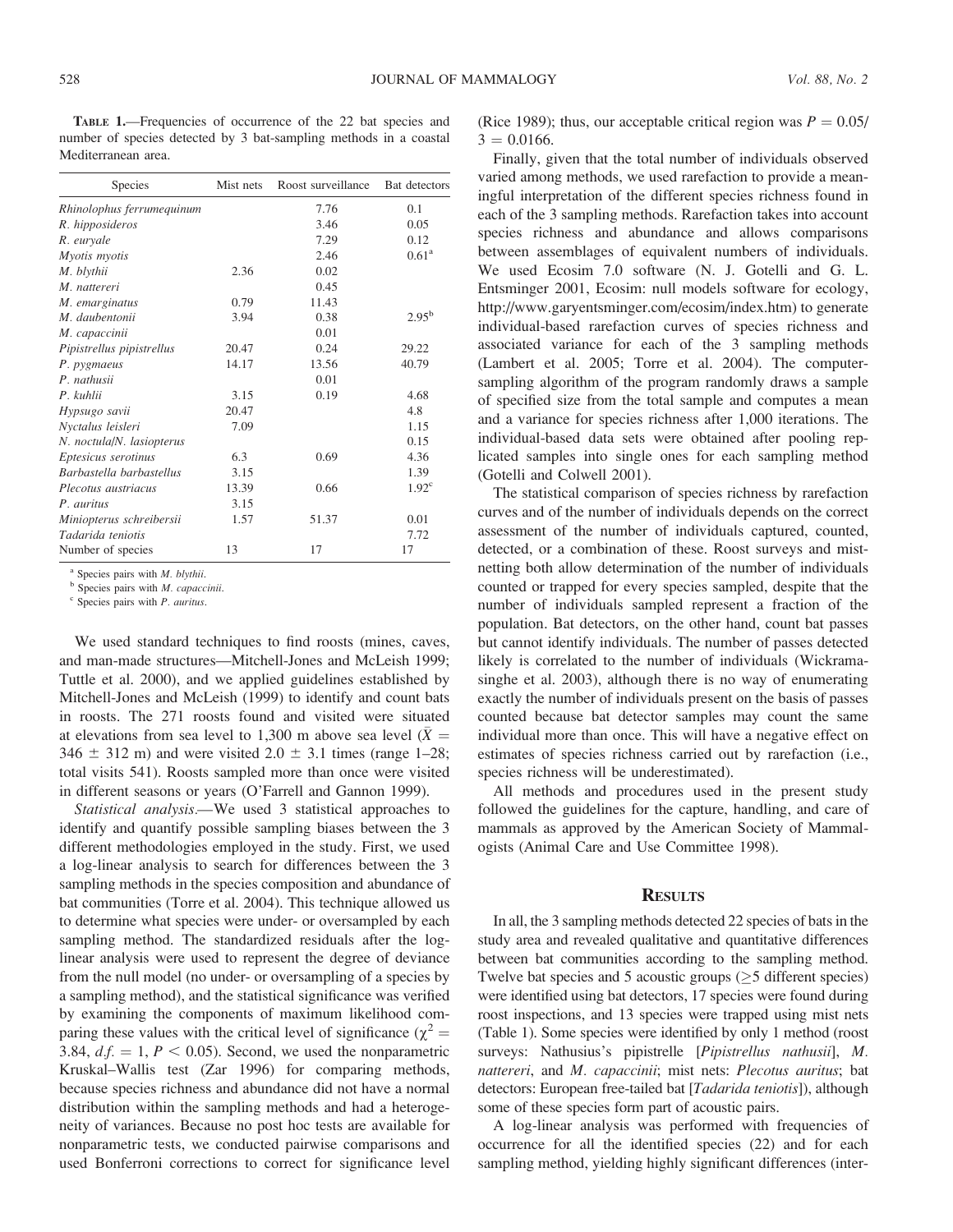

FIG. 1.—Standardized residuals after a log-linear analysis showing A) bat species oversampled by roost surveys and undersampled by bat detectors and mistnetting, and B) species undersampled by roost surveys and oversampled by bat detectors and mistnetting (interaction of species  $\times$ method:  $G = 12,842, d.f. = 42, P < 0.0001$ . All species showed significant differences in frequencies of occurrence between methods. Positive residuals: oversampling of a species; negative residuals: undersampling of a species. Residuals marked with asterisk were not significantly different from zero. Some species are acoustic pairs in the case of bat detectors (see Table 1).

action of species  $\times$  method:  $G = 12,842, df. = 42, P <$ 0.0001). All the species sampled except  $M$ . *capaccinii* and P. nathusii showed significant differences between the 3 sampling methods in their frequencies of occurrence. Members of the family Rhinolophidae and M. myotis, M. nattereri, M. emarginatus, and M. schreibersii were oversampled by roost inspections, but undersampled by bat detectors (Fig. 1A). On the other hand, P. auritus, P. austriacus, M. daubentonii, common pipistrelle (P. pipistrellus), Kuhl's pipistrelle (P. kuhlii), Savi's pipistrelle (Hypsugo savii), serotine (Eptesicus serotinus), western barbastelle (Barbastella barbastellus), and

Leisler's noctule (Nyctalus leisleri) were oversampled by the use of bat detectors and mist nets, but undersampled by roost inspections (Fig. 1B). P. pygmaeus was oversampled by bat detectors and undersampled by roost inspections and nets, T. teniotis was oversampled by bat detectors and undersampled by roost inspections, and  $M$ . blythii was oversampled by net sampling. Some species, such as P. pygmaeus and P. pipistrellus, were detected mainly by bat detectors (40.8% and 13.6%, respectively), whereas others were most often detected by roost inspections, such as M. schreibersii and R. ferrumequinum (51.4% and 7.8%, respectively), or by mist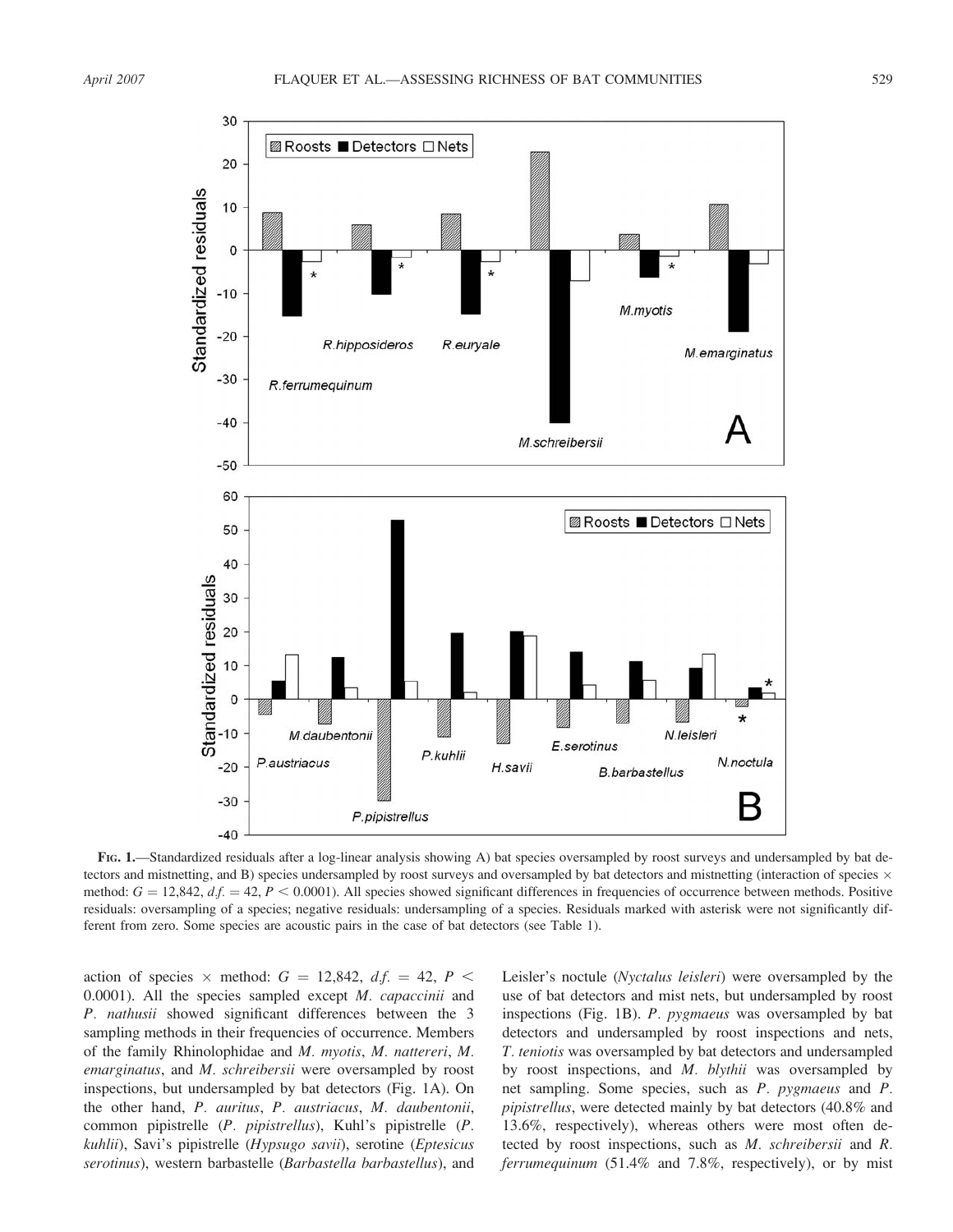

FIG. 2.—Standardized residuals after a log-linear analysis performed with the 3 guilds based on summer roost preferences and the 3 sampling methods (interaction of guild  $\times$  method:  $G = 9,679, df =$ 4,  $P < 0.0001$ ). Positive residuals: oversampling of a guild; negative residuals: undersampling of a guild. All the residuals were significantly different from zero.

netting, such as H. savii and P. austriacus (20.5% and 13.4%, respectively; Table 1).

A 2nd log-linear analysis was performed by grouping bat species into 3 guilds on the basis of their summer roost preferences: cavities (Rhinolophus sp., M. myotis, M. blythii, M. nattereri, M. capaccinii, M. emarginatus, P. austriacus, P. auritus, and M. schreibersii), trees (Nyctalus, P. nathusii, and B. barbastellus), and rock or man-made structure crevices (P. pipistrellus, P. pygmaeus, M. daubentonii, P. kuhlii, H. savii, E. serotinus, and T. teniotis). Once again, differences in frequencies of occurrence between sampling methods for the 3 guilds were highly significant (interaction of guild  $\times$  method:  $G = 9,679, d.f. = 4, P < 0.0001$  and were found for the 3 paired comparisons. As can be seen in Fig. 2, roost inspections oversampled cavity-dwelling species, but undersampled both the crevice- and tree-roosting guilds. Bat detectors oversampled the crevice-roosting guild and, to a lesser extent, the treeroosting guild, whereas they undersampled the cavity-roosting guild. Finally, mist nets oversampled the crevice- and treeroosting guilds, but undersampled the cavity-roosting guild. We observed a high degree of agreement in species occurrence frequencies for bat detectors and mistnetting and, in most cases, both methods over- or undersampled estimates for the same species.

A log-linear analysis performed using the frequencies of occurrence from stations with 0–9 species detected by all sampling methods yielded highly significant differences (interaction of species richness  $\times$  method:  $G = 47.45$ ,  $df = 18$ ,  $P < 0.0001$ ). Mist nets and roost surveys showed a higher proportion of sampling stations with negative records (50% and 46% with no species recorded, respectively), whereas bat detectors showed a higher proportion of sampling stations with 2 and 3 species (23% and 10% of the total stations, respectively; Fig. 3). Frequencies of occurrence of 1, 4, 5, 6, and 9 species per station did not differ between sampling methods (Fig. 3).

The number of individuals sampled differed greatly between methods, with a total of 13,477 individuals counted in roost



FIG. 3.—Frequencies of occurrence of stations with 0–9 species detected by all sampling methods. Statistical differences between methods for all categories were assessed by means of a log-linear analysis with sampling methods (3 categories) and number of species detected (9 species; interaction of species richness  $\times$  method:  $G =$ 47.45,  $df. = 18$ ,  $P < 0.0001$ ). Significant differences between categories are shown by P-level.

inspections, 6,031 bat passes (contacts) counted with bat detectors, and only 128 bats captured in mist nets. The mean number of species detected per station by bat detectors was  $1.33 \pm 1.22$  (SD), with a range of 0–6 species. The mean number of contacts per station was  $14 \pm 25$  (SD), with a range of 0–186. The mean number of species detected by roost surveys was  $0.81 \pm 0.96$  (SD), with a range of 0–5 species. The mean number of bats per roost was  $49.7 \pm 320$  (SD), with a range of 0–5,000. The mean number of species detected by mistnetting was  $1.01 \pm 1.54$  (SD), with a range of 0–9 species. The mean number of bats captured per station was  $2.0 \pm 4.3$  $(SD)$ , with a range of 0–30.

The species richness detected was significantly higher for bat detectors than for mist-net stations ( $H = 8.24$ ,  $d.f. = 1$ ,  $P =$ 0.004) or for roosts  $(H = 33.55, df. = 1, P < 0.0001)$ , although no significant difference was detected between mist nets and roosts ( $H = 0.01$ ,  $df = 1$ ,  $P = 0.89$ ). The number of individuals or contacts per station was higher for bat detectors than for mist nets ( $H = 43.96$ ,  $d.f. = 1, P < 0.0001$ ) or for roosts ( $H = 36.85$ ,  $df = 1$ ,  $P < 0.0001$ ), although no significant difference was detected between mist nets and roosts  $(H = 3.25, d.f. = 1, P = 0.07)$ . However, because species richness increases with the number of individuals recorded, we generated individual-based rarefaction curves to compare species richness between sampling methods for the same number of individuals. Mist nets had the highest richness per number of individuals sampled, followed by bat detectors and then roost surveys (Fig. 4).

#### **DISCUSSION**

The combination of sampling methods used in our Mediterranean study area during the 6 years of sampling detected 22 species of bats. This number agrees with the total number of bat species known to be present in the area (Flaquer et al. 2004; Palomo and Gisbert 2002; Serra-Cobo 1987) and represents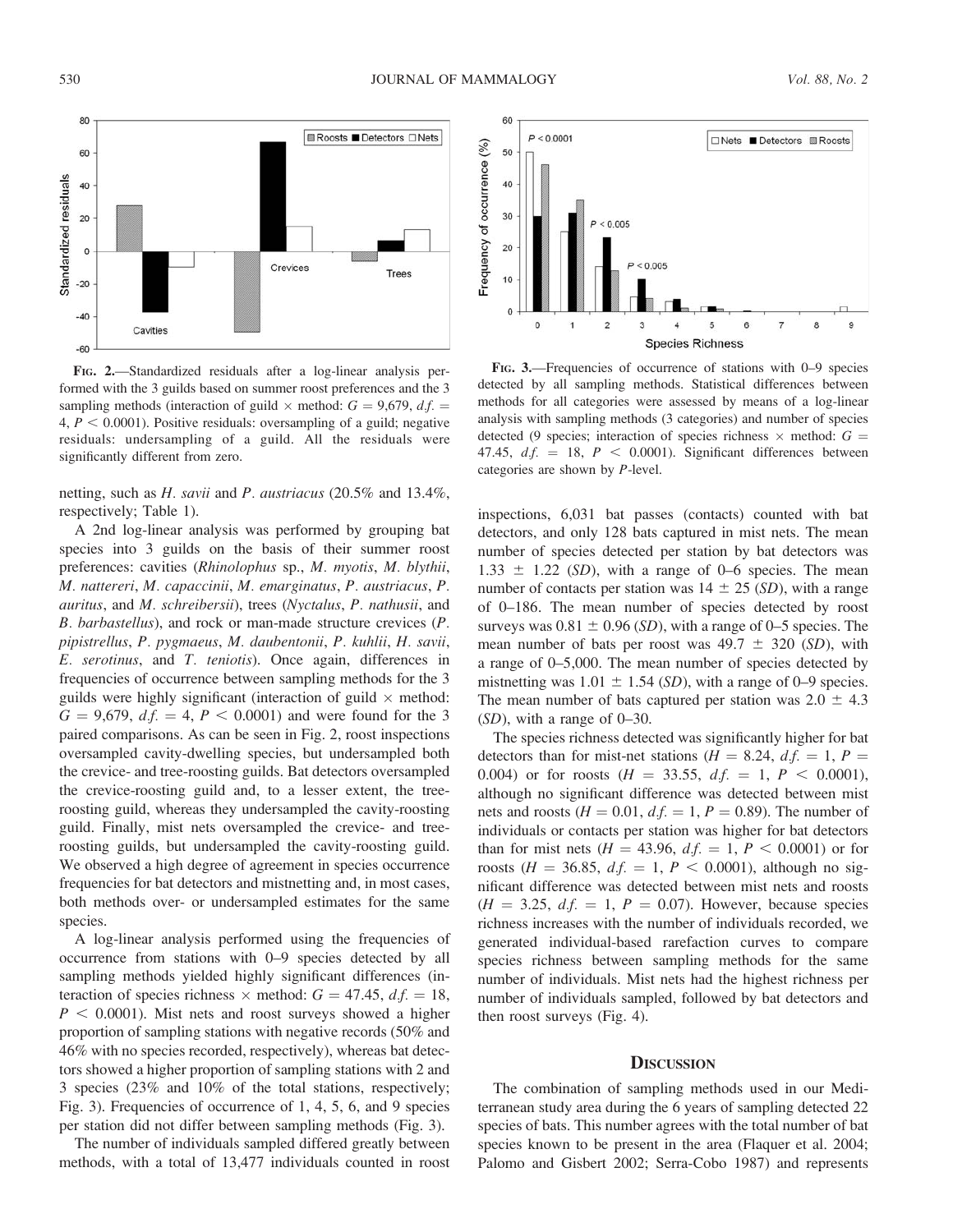85% of species belonging to the very rich Iberian bat fauna (Palomo and Gisbert 2002). Overall, 77% of the species were detected by acoustic monitoring, 77% at roost sites, and 59% with mist nets. Our results confirm that combined survey techniques are required for thorough bat inventories (Barclay 1999; O'Farrell and Gannon 1999), as has been found for terrestrial small mammals in the same area (Torre et al. 2004).

Although the sampling effort was intense, the rarest species in the study area (P. nathusii, M. nattereri, M. capaccinii, P. auritus, and N. noctula/N. lasiopterus) were detected by only 1 method, a fact that indicates that rare species may be easily overlooked if only 1 inventory technique is used. On the other hand, common species such as P. pygmaeus were identified by all the methods used. As noted by O'Farrell and Gannon (1999) and Murray et al. (1999), the number of species detected by bat detectors was significantly higher than that detected by mist nets, whereas roost inspections yielded the same species richness as bat detectors. Nevertheless, mist nets and roost surveys had a higher proportion of sampling stations with negative records and in almost half of the stations our sampling efforts were fruitless; in these localities, detectors were a more efficient method.

Of all methods, mist nets detected the highest species richness per number of individuals sampled, probably because of biases related to the location of sampling stations near ponds or rivers, especially suitable habitats for bats in the Mediterranean region (Russo and Jones 2003). Species-rich sites were found in dry regions wherever nets were located near the isolated ponds or rivers and at 1 station we detected 9 different species on a single night, the highest number of species detected by any sampling method at a single station in this study.

According to our results, the most viable method for assessing species richness of cavity-roosting bats (especially Rhinolophus) is to find their roosts, a limitation that should be taken into account in studies where only mist nets and bat detectors are used. On the other hand, roost-finding techniques underrepresent crevice- and tree-roosting bats. We ruled out the use of climbing as a means of examining tree roosts (Ruczyński and Bogdanowicz 2005) because this method is highly timeconsuming and requires specially trained researchers. Furthermore, the Catalan forests lack old trees bearing natural roosting sites as a consequence of forest management practices that emphasized timber extraction until the middle of the 20th century (Flaquer et al. 2007, and references therein). In light of the results from wetlands in the study area (Flaquer et al. 2005, 2006), it is likely that the lack of old trees in the study area with suitable roost sites will increase the importance of bat boxes (Flaquer et al. 2006; Ruczyński and Ruczyńska 2000).

Field surveys based on captures in mist nets and harp traps provide the opportunity to collect biological and morphological data that cannot be obtained with bat detectors (Duffy et al. 2000; O'Farrell and Gannon 1999). Furthermore, some species are easier to capture in mist nets than with other capture methods. We believe that annual bat-capture programs based on intensive small-scale trapping in mist nets and harp traps (Mitchell-Jones and McLeish 1999) would be a useful tool for sampling bat communities.



FIG. 4.—Rarefied species accumulation curves showing number of species (mean  $\pm$  SD) versus number of individuals or contacts detected by each sampling method.

Although some European research has focused on analyzing changes in bat populations (Ransome and Hutson 1999; Walsh et al. 2001), little is known about bats in the Mediterranean region (Russo and Jones 2003). We documented that a combination of capture and bat detector techniques is effective (Duffy et al. 2000; O'Farrell and Gannon 1999), although cavity-roosting bats and some rare species often are underrepresented. Without roost-survey techniques we would have missed 3 of the 22 species encountered. Therefore, roost surveys are essential for assessing bat species richness in Mediterranean areas; finally, although not studied here and as an untested recommendation, we believe that the lack of old trees could make the use of bat boxes useful in bat surveys in this region. We recommend combining all the methods described above in future surveys and monitoring programs for Mediterranean bats.

#### **RESUMEN**

Entre los años 1999 y 2005, la fauna de quirópteros de Cataluña (NE España, región Mediterránea) fue inventariada usando 3 métodos de muestreo (detectores de ultrasonidos, redes de niebla y visitas a refugios) obteniendo información sobre las 22 especies de quirópteros presentes en la zona. Doce especies y 5 grupos acústicos ( $>$ 5 especies diferentes) fueron identificadas usando detectores de ultrasonidos, 17 especies fueron detectadas durante la inspección de refugios, y 13 especies fueron capturadas usando redes de niebla. No obstante, la rarefacción demostró que las redes de niebla tuvieron la mayor riqueza relativa al número de individuos capturados. Comparamos las frecuencias de aparición de las especies identificadas con los 3 métodos de muestreo y observamos que ciertas especies eran sobre muestreadas o infra muestreadas dependiendo del método de muestreo usado. También se agruparon las especies en 3 gremios definidos por la preferencias en el tipo de refugio utilizado durante el verano. Una correlación altamente significativa entre el gremio y el método de detección fue encontrada y los quirópteros de cavidades quedaron infra representados cuando solamente los detectores de ultrasonidos y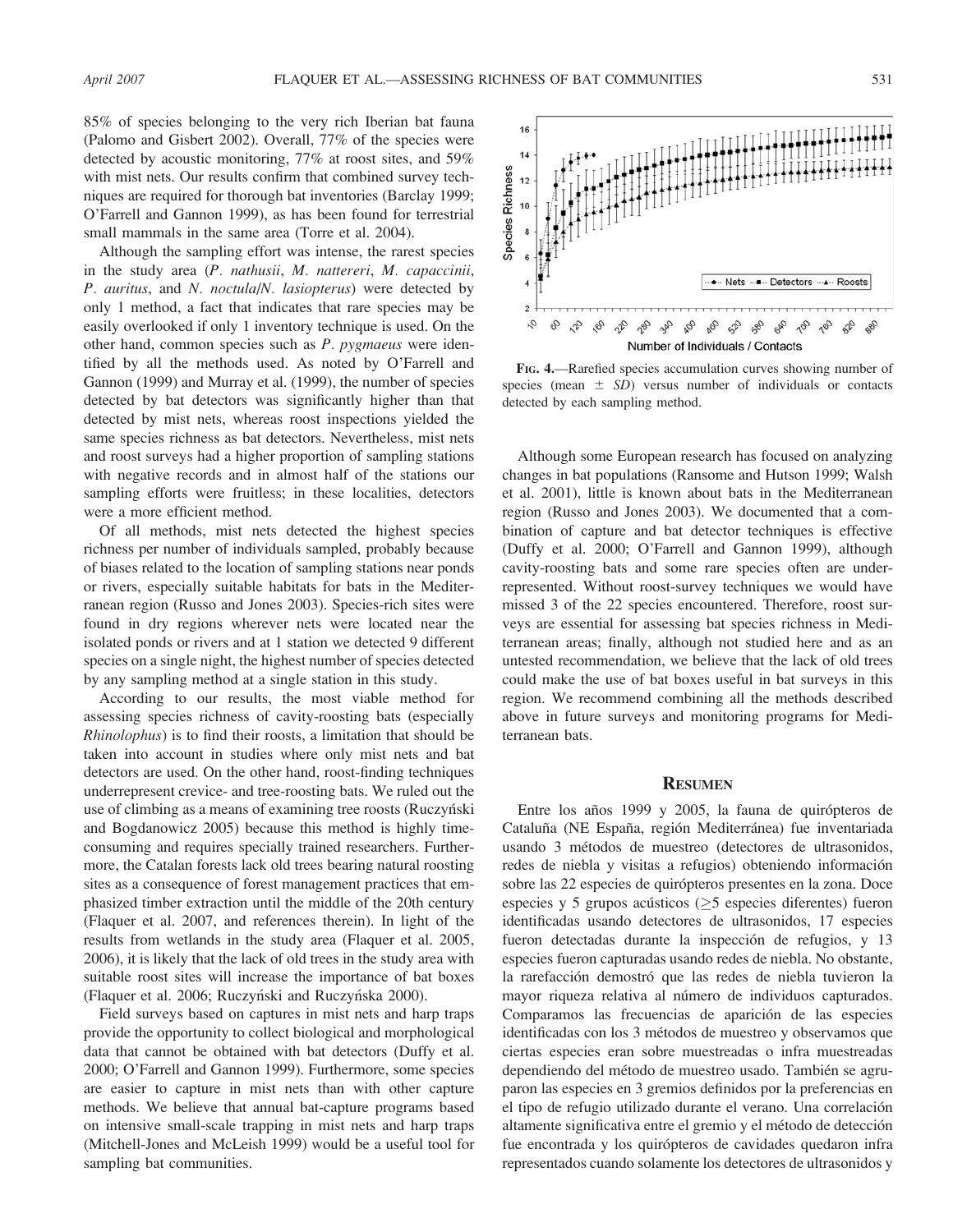las redes de niebla fueron utilizadas. Por otro lado, los quirópteros que utilizan grietas en rocas o en infraestructuras humanas, y los que utilizan refugios en árbol, quedaron infra representados cuando solamente se inspeccionaron refugios. Creemos que para determinar la riqueza de las comunidades de quirópteros es necesario utilizar diversas técnicas y recomendamos la combinación de todos los métodos descritos arriba en futuros estudios sobre las comunidades de quirópteros.

# **ACKNOWLEDGMENTS**

Bats were caught with permits from the Catalan government's Ministry of the Environment and Housing (Ministeri del Medi Ambient i Habitatge) and in some cases were banded following the criteria established by the Spanish government's Ministry of the Environment (Ministerio de Medio Ambiente). The work was supported by the Generalitat de Catalunya, Diputació de Barcelona, and Consorci del Parc natural de Collserola. We also thank the Natural Park staff of the Àrea Protegida del Montgrí i les Illes Medes, Parc Natural dels Aiguamolls de l'Empordà, Parc Natural del Cap de Creus, Parc Natural del Delta de l'Ebre, Paratge Natural d'Interès Nacional de l'Albera and Parc Natural dels Ports, Parc Natural de Collserola, Parc del Foix, Parc Natural del Montnegre i el Corredor, Parc Natural de les Guilleries–Savassona, and Parc Natural del Montseny. Fieldwork would not have been possible without the support of R. Ruíz-Jarillo, X. Puig, A. Burgas, A. Ribas, F. Solà, R. Garcia, and D. Burgas. We also thank 2 anonymous reviewers for their useful comments on former versions of the manuscript.

### LITERATURE CITED

- AHLÉN, I. 1990. Identification of bats in flight. Swedish Society Conservation of Nature and the Swedish Youth Association for Environmental Studies and Conservation. Katarina tryck Ab Press, Stockholm, Sweden.
- AHLÉN, I., AND H. J. BAAGOE. 1999. Use of ultrasound detectors for bat studies in Europe: experiences from field identification, surveys and monitoring. Acta Chiropterologica 1:137–150.
- ANIMAL CARE AND USE COMMITTEE. 1998. Guidelines for the capture, handling, and care of mammals as approved by the American Society of Mammalogists. Journal of Mammalogy 79:1416–1431.
- ARTHUR, L., AND M. LEMAIRE. 1999. Les Chauves-souris maîtresses de la nuit. Delachaux et Niestlé, Bibliothèque du Naturaliste, Lausanne, Switzerland.
- AVILA-FLORES, R., AND M. B. FENTON. 2005. Use of spatial features by foraging insectivorous bats in a large urban landscape. Journal of Mammalogy 86:1193–1204.
- BARATAUD, M. 1996. The world of bats. Sittelle Press, Mens, France.
- BARATAUD, M. 1998. Inventaire au détecteur d'ultrasons des chiroptères fréquentant les zones d'altitude du nord du Parc National du Mercantour (Alpes, France). Le Rhinolophe 13:43–52.
- BARCLAY, R. M. R. 1999. Bats are not birds: a cautionary note on using echolocation calls to identify bats. Journal of Mammalogy 80:290–296.
- BRITTINGHAM, M. C., AND L. M. WILLIAMS. 2000. Bat boxes as alternative roosts for displaced bat maternity colonies. Wildlife Society Bulletin 28:197–207.
- CIECHANOWSKI, ET AL. 2002. Bat fauna of the Hawa Lakeland Landscape Park (northern Poland). Myotis 40:33–45.
- DE PAZ, O., AND J. BENZAL. 1990. Clave para la identificación de los murciélagos de la Península Ibérica (Mammalia, Chiroptera). Miscellània Zoològica 13:153-176.
- DUFFY, A. M., L. F. LUMSDEN, C. R. CADDLE, R. R. CHICK, AND G. R. NEWELL. 2000. The efficacy of AnaBat ultrasonic detectors and harp traps for surveying microchiropterans in south-eastern Australia. Acta Chiropterologica 2:127–144.
- FLAQUER, C., R. RUÍZ-JARILLO, AND A. ARRIZABALAGA. 2004. Aportación de nuevas citas a la fauna quiropterológica de Cataluña. Galemys 16:39–55.
- FLAQUER, C., R. RUÍZ-JARILLO, I. TORRE, AND A. ARRIZABALAGA. 2005. First resident population of Pipistrellus nathusii (Keyserling and Blasius, 1839) in the Iberian Peninsula. Acta Chiropterologica 7:183–188.
- FLAQUER, C., I. TORRE, AND A. ARRIZABALAGA. 2007. Selección de refugios, gestión forestal y conservación de los quirópteros forestales. Pages 465–484 in Conservación de la biodiversidad y gestión forestal: su aplicación en la fauna vertebrada (J. Camprodon and E. Plana, eds.). Edicions de la Universitat de Barcelona, Barcelona, Spain.
- FLAQUER, C., I. TORRE, AND R. RUÍZ-JARILLO. 2006. The value of bat boxes in the conservation of Pipistrellus pygmaeus in wetland rice paddies. Biological Conservation 128:223–230.
- GOTELLI, N. J., AND R. K. COLWELL. 2001. Quantifying biodiversity: procedures and pitfalls in the measurement and comparison of species richness. Ecology Letters 4:379–391.
- HAYES, J. P. 2000. Assumptions and practical considerations in the design and interpretation of echolocation-monitoring studies. Acta Chiropterologica 2:225–236.
- HELVERSEN, O. V. 1989. Bestimmungsschlüssel für die Europäischen Fledermäuse nach äusseren Merkmalen. Myotis 27:41–60.
- JABERG, C., AND A. GUISAN. 2001. Modelling the distribution of bats in relation to landscape structure in a temperate mountain environment. Journal of Applied Ecology 38:1169–1181.
- LAMBERT, T. D., J. R. MALCOLM, AND B. L. ZIMMERMAN. 2005. Variation in small mammal species richness by trap height and trap type in southeastern Amazonia. Journal of Mammalogy 86:982–990.
- LÓPEZ-GONZÁLEZ, C. 2004. Ecological zoogeography of the bats of Paraguay. Journal of Biogeography 31:33–45.
- LOURENÇO, S. I., AND J. M. PALMEIRIM. 2004. Influence of temperature in roost selection by Pipistrellus pygmaeus (Chiroptera): relevance for design of bat boxes. Biological Conservation 119:237–243.
- MENU, H., AND J. B. POPELARD. 1987. Utilitsation des caracteres dentaires pour la determination des vespertilionines de l'ouest europeen. Le Rhinolophe 4:1–88.
- MITCHELL-JONES, A. J., AND A. P. MCLEISH. 1999. The bat workers' manual. 2nd ed. Joint Nature Conservation Committee, Peterborough, United Kingdom.
- MURRAY, K. L., E. R. BRITZKE, B. M. HADLEY, AND L. W. ROBBINS. 1999. Surveying bat communities: a comparison between mist nets and AnaBat II bat detector system. Acta Chiropterologica 1:105–112.
- O'FARRELL, M. J., AND W. L. GANNON. 1999. A comparison of acoustics versus capture techniques for the inventory of bats. Journal of Mammalogy 80:24–30.
- PALMEIRIM, J. M. 1990. Bats of Portugal: zoogeography and systematics. Miscellaneous Publications, Museum of Natural History, University of Kansas 82:1–53.
- PALOMO, L. J., AND J. GISBERT. 2002. Atlas de los mamíferos terrestres de España. Dirección General de Conservación de la Naturaleza-SECEM-SECEMU, Madrid, Spain.
- PAUZA, D. H., AND N. PAUZIENE. 1998. Bats of Lithuania: distribution, status and protection. Mammal Review 28:53–67.
- RANSOME, R., AND A. M. HUTSON. 1999. Revised action plan for conservation of the greater horseshoe bat (Rhinolophus ferrume-